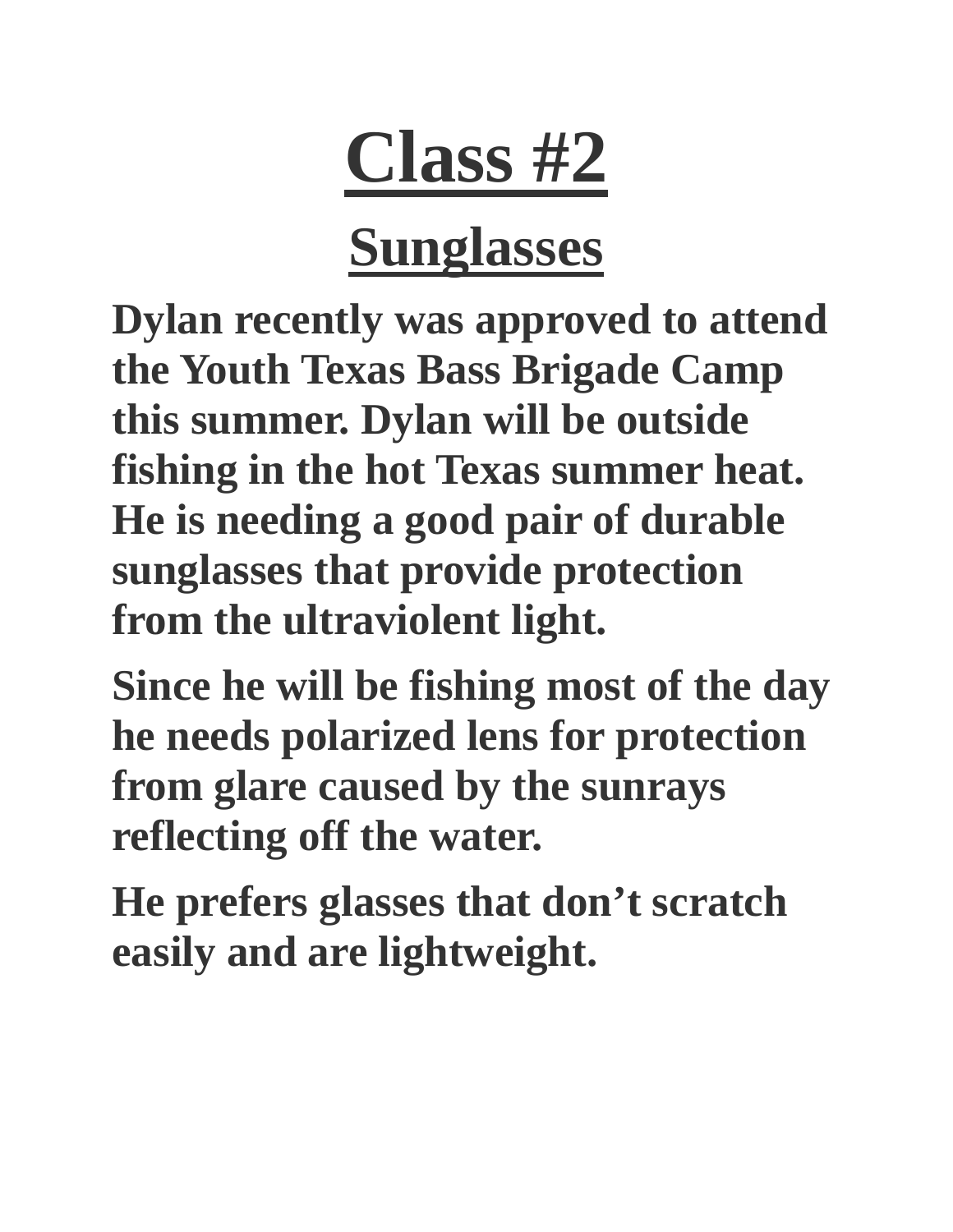# **# 1**

### **Sunglasses for Men**

### **\$14.95**



- **100% protection against UVA/UVB & UVC rays**
- **Revo Coating Technology**
- **Impact resistant, scratch resistant, durable and unbreakable**
- **100% UV400 protection**
- **30 day refund with 12 month quality warranty and lifetime technical support**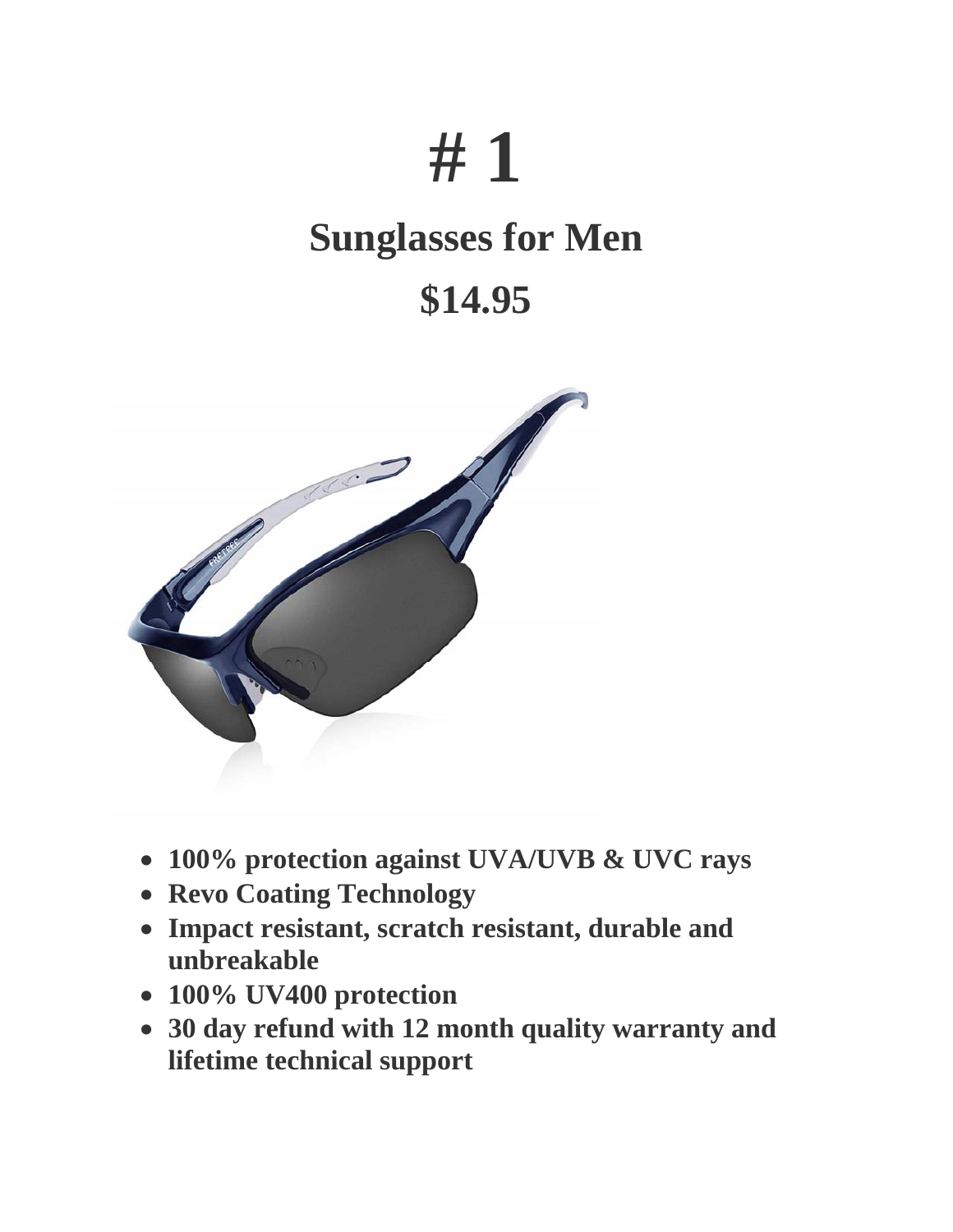## **# 2**

### **Viro Sunglasses \$ 34.95**



- **Scratch-resistant, shatterproof polycarbonate lenses provide 100% protection from harmful UVA and UVB rays**
- **Polycarbonate lenses are 20 times more impact resistant than glass and one-third the weight**
- **Glare guard lens coating helps reduce eye strain**
- **Hydrophilic rubber nosepieces and temple ends become tackier when wet for reliable grip during exercise and hot weather**
- **Grilamid® TR-90 nylon frame has high bending strength, low density and high resistance to chemical and UV damage**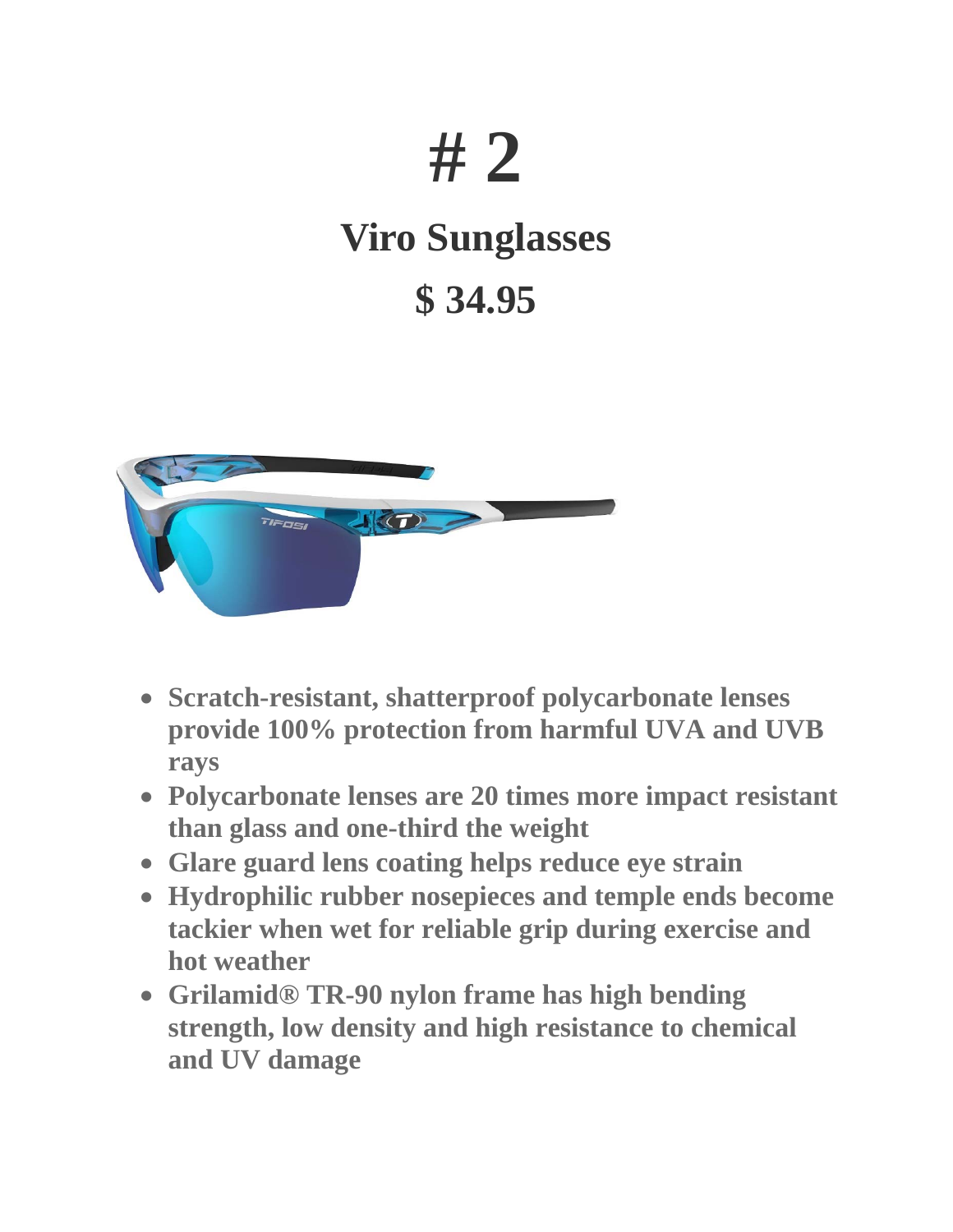## **#3**

## **Polarized Sports Sunglasses \$19.98**



- **Revo Polarized Lens- 100% UV400 protection coating, blocks 100% harmful UVA & UVB Rays. Restore true color, eliminate reflected light and scattered light make the scenery more clear and soft and protect eyes perfectly. Single layer, without mess lining**
- **Soft Rubber Nosepad, Let Your Nose Feel Comfortable While Wearing Torege Sports sunglasses for Cycling Running Fishing Golf .**
- **Lifetime breakage warranty on frame. Frames and lens are unbreakable for no risk purchasing.**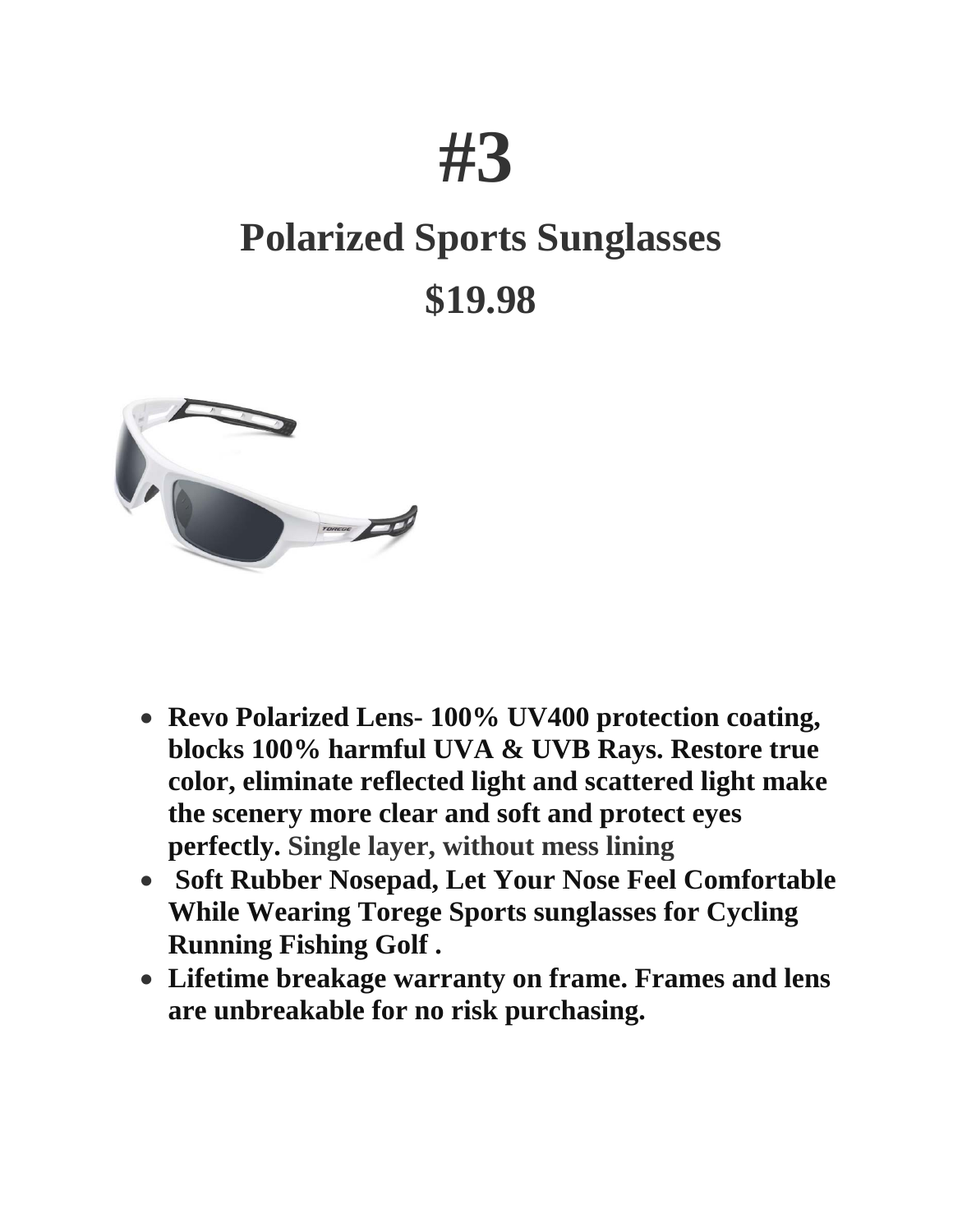



- **Durable, scratch-resistant, polarized lenses**
- **Sporty sunglasses are perfect for a run, bike ride or daily wear**
- **Semi-rimless design for a comfortable fit**
- **UV Protection**